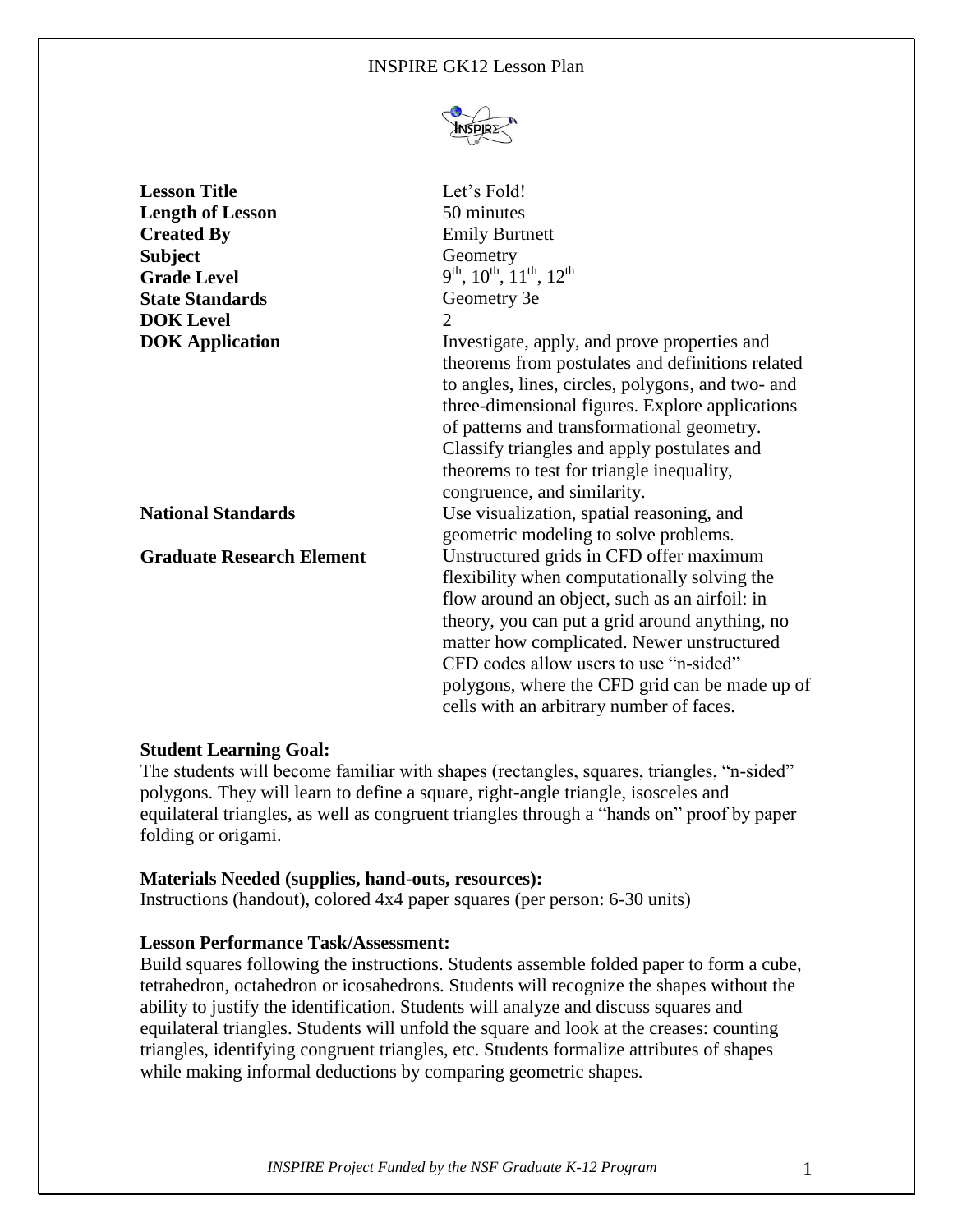

# **Lesson Relevance to Performance Task and Students:**

The students are familiar with all the shapes and triangles involved in this project. They have seen them in textbooks and solved for the angles by using formulas and identifying using given information. This is a hand-on or visual "proof" of such concepts, and it will open their eyes to geometry all around them in the real world by learning to recognize geometric shapes.

# **Anticipatory Set/Capture Interest:**

The students will be shown unstructured grids (n-sided polygons) used in CFD and how it is useful. This may overwhelm the students' so the instructor will show an unfolded consumer box to discuss the marvels of geometry in real world applications.

### **Guided Practice:**

Instructor will show an example of the final product, and lead discussions.

- How do we define a square?
- Is the triangle equilateral? How do you know?
- How many equilateral triangles do you see?
- Congruent Triangles: Why do we say 'congruent' rather than 'equal'?
- How do we find the area and volume of the polygons?

### **Independent Practice:**

Students fold the squares and assemble them into a cube, stellated tetrahedron, octahedron or icosahedrons.

### **Remediation and/or Enrichment:**

Students will be asked to fold and assemble on their own, however, for remediation, the instructor may allow the students to work in small groups and assist as needed. Individual IEPs will be supported.

For enrichment, students can accept the challenge of building a 30 unit stellated icosahedrons. Students can also experiment with patterns using various colors of paper.

### **Check(s) for Understanding:**

Participate in the discussions, follow the instructions, form the appropriate shape and can identify the shapes.

### **Closure:**

Squares, triangles, and their properties. Easy, cool trick with square pieces of paper. Geometry is everywhere, has aesthetic value, and many applications!

### **Possible Alternate Subject Integrations:**

History (origins of paper-folding)